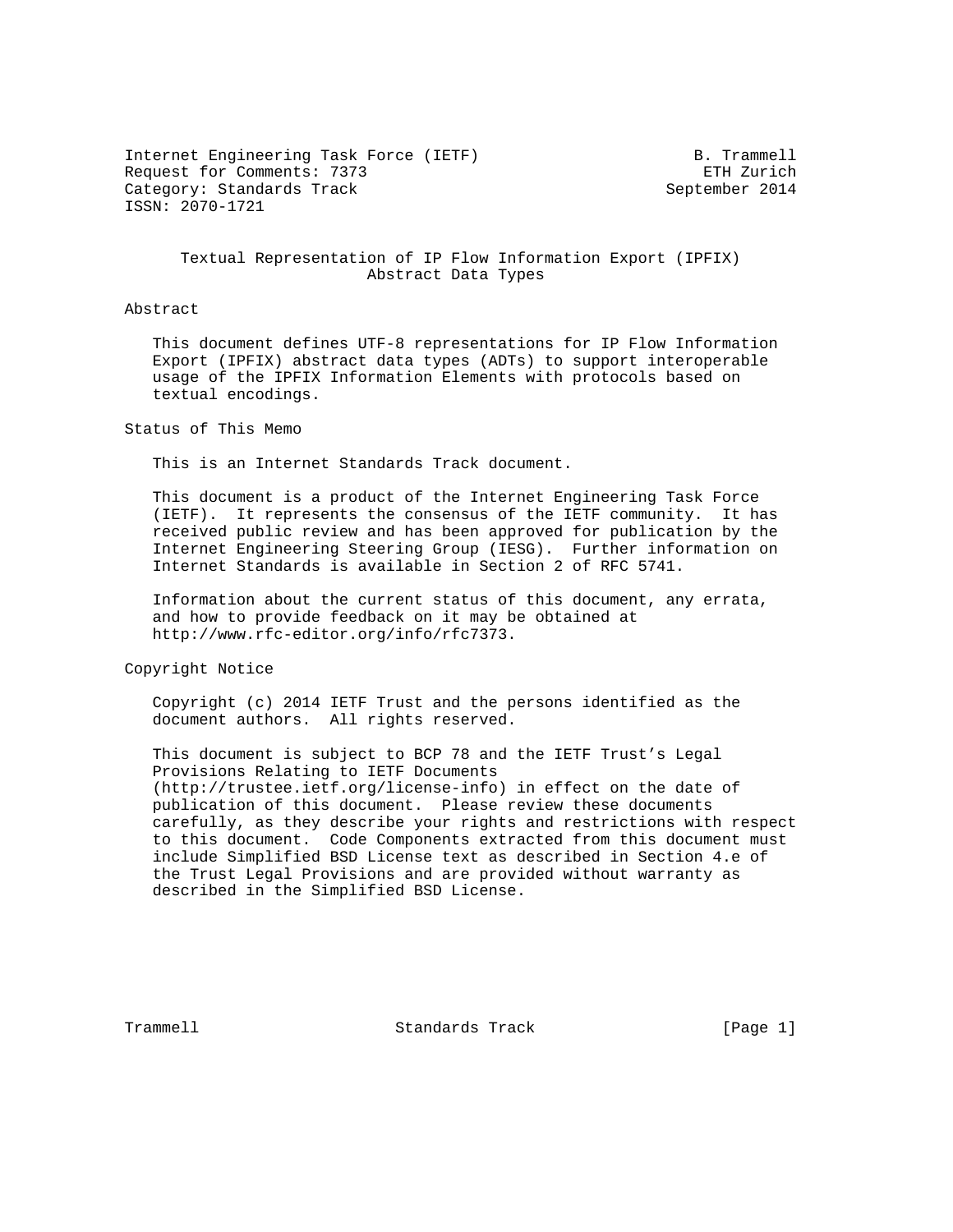Table of Contents

|                                                                                 |  | 2  |
|---------------------------------------------------------------------------------|--|----|
| 2.                                                                              |  | 3  |
| Identifying Information Elements<br>3.                                          |  | 3  |
| 4.                                                                              |  | 3  |
| 4.1.                                                                            |  | 4  |
| unsigned8, unsigned16, unsigned32, and unsigned64 $\ldots$ .<br>4.2.            |  | 4  |
| signed8, signed16, signed32, and signed64<br>4.3.                               |  | 5  |
| 4.4.<br>$float32$ and $float64$                                                 |  | 6  |
| 4.5.                                                                            |  | 7  |
| 4.6.                                                                            |  | 7  |
| 4.7.<br>string $\ldots \ldots \ldots \ldots \ldots \ldots \ldots \ldots \ldots$ |  | 7  |
| 4.8.                                                                            |  | 8  |
|                                                                                 |  | 8  |
|                                                                                 |  | 9  |
| 4.11. basicList, subTemplateList, and subTemplateMultiList                      |  | 9  |
|                                                                                 |  | 9  |
| რ.                                                                              |  | 10 |
| Normative References<br>6.1.                                                    |  | 10 |
| 6.2. Informative References                                                     |  | 11 |
|                                                                                 |  | 13 |
|                                                                                 |  | 14 |
|                                                                                 |  |    |

## 1. Introduction

 The IP Flow Information Export (IPFIX) Information Model [RFC7012] provides a set of abstract data types (ADTs) for the IANA "IPFIX Information Elements" registry [IANA-IPFIX], which contains a rich set of Information Elements for description of information about network entities and network traffic data, and abstract data types for these Information Elements. The IPFIX Protocol Specification [RFC7011], in turn, defines a big-endian binary encoding for these abstract data types suitable for use with the IPFIX protocol.

 However, present and future operations and management protocols and applications may use textual encodings, and generic framing and structure, as in JSON [RFC7159] or XML. A definition of canonical textual encodings for the IPFIX abstract data types would allow this set of Information Elements to be used for such applications and for these applications to interoperate with IPFIX applications at the Information Element definition level.

 Note that templating or other mechanisms used for data description for such applications and protocols are application specific and, therefore, out of scope for this document: only Information Element identification and value representation are defined here.

Trammell **Standards Track** [Page 2]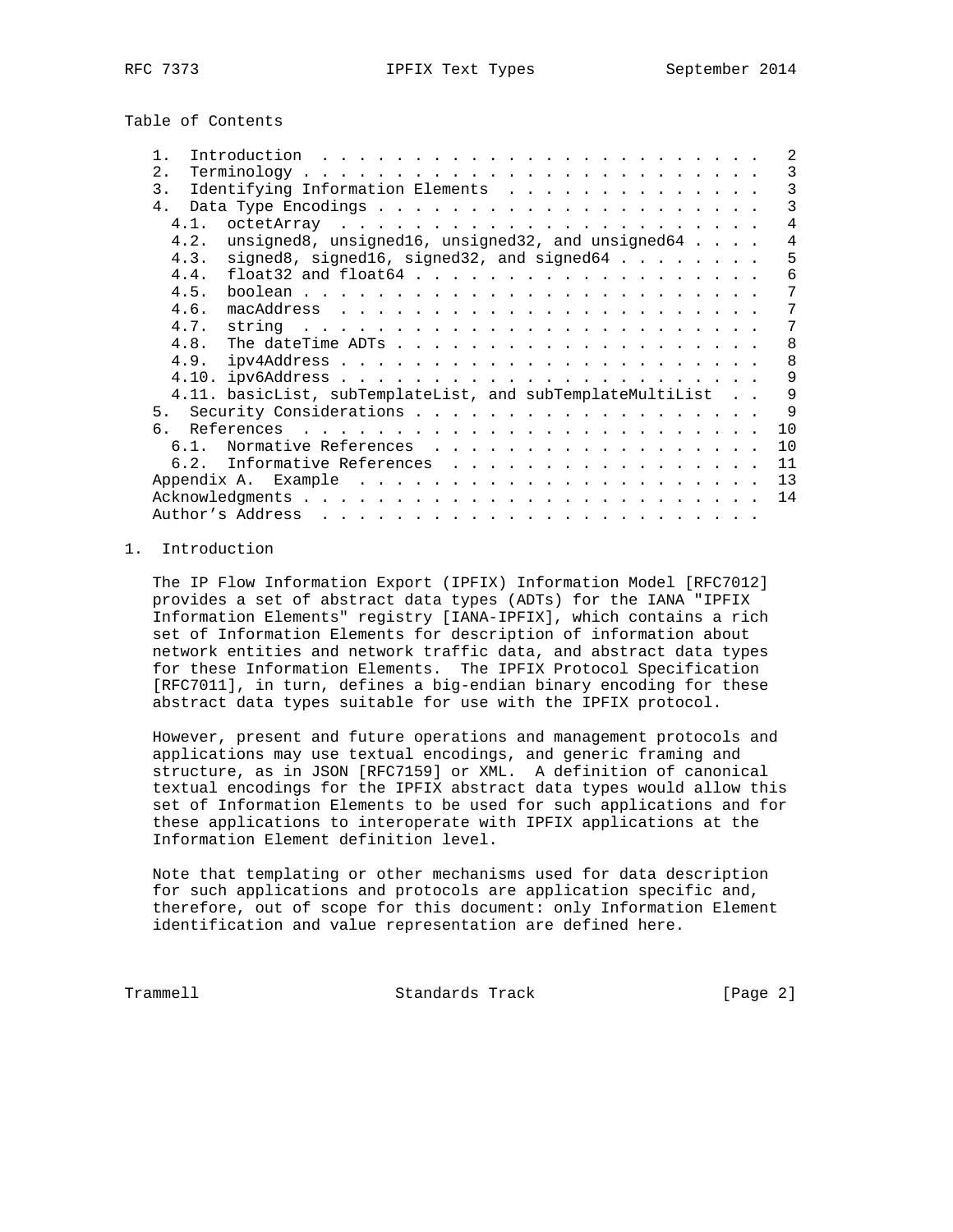RFC 7373 **IPFIX Text Types** September 2014

 In most cases where a textual representation will be used, an explicit tradeoff is made for human readability or manipulability over compactness; this assumption is used in defining standard representations of IPFIX ADTs.

## 2. Terminology

 Capitalized terms defined in the IPFIX Protocol Specification [RFC7011] and the IPFIX Information Model [RFC7012] are used in this document as defined in those documents. The key words "MUST", "MUST NOT", "REQUIRED", "SHALL", "SHALL NOT", "SHOULD", "SHOULD NOT", "RECOMMENDED", "MAY", and "OPTIONAL" in this document are to be interpreted as described in [RFC2119]. In addition, this document defines the following terminology for its own use:

Enclosing Context

 A textual representation of Information Element values is applied to use the IPFIX Information Model within some existing textual format (e.g., XML [W3C-XML] and JSON [RFC7159]). This outer format is referred to as the Enclosing Context within this document. Enclosing Contexts define escaping and quoting rules for represented values.

3. Identifying Information Elements

 The "IPFIX Information Elements" registry [IANA-IPFIX] defines a set of Information Elements numbered by Information Element identifiers and named for human readability. These Information Element identifiers are meant for use with the IPFIX protocol and have little meaning when applying the "IPFIX Information Elements" registry to textual representations.

 Instead, applications using textual representations of Information Elements use Information Element names to identify them; see Appendix A for examples illustrating this principle.

4. Data Type Encodings

 Each subsection of this section defines a textual encoding for the abstract data types defined in [RFC7012]. This section uses ABNF, including the Core Rules in Appendix B of [RFC5234], to describe the format of textual representations of IPFIX abstract data types.

 If future documents update [RFC7012] to add new abstract data types to the IPFIX Information Model, and those abstract data types are generally useful, this document will also need to be updated in order to define textual encodings for those abstract data types.

Trammell **Standards Track** [Page 3]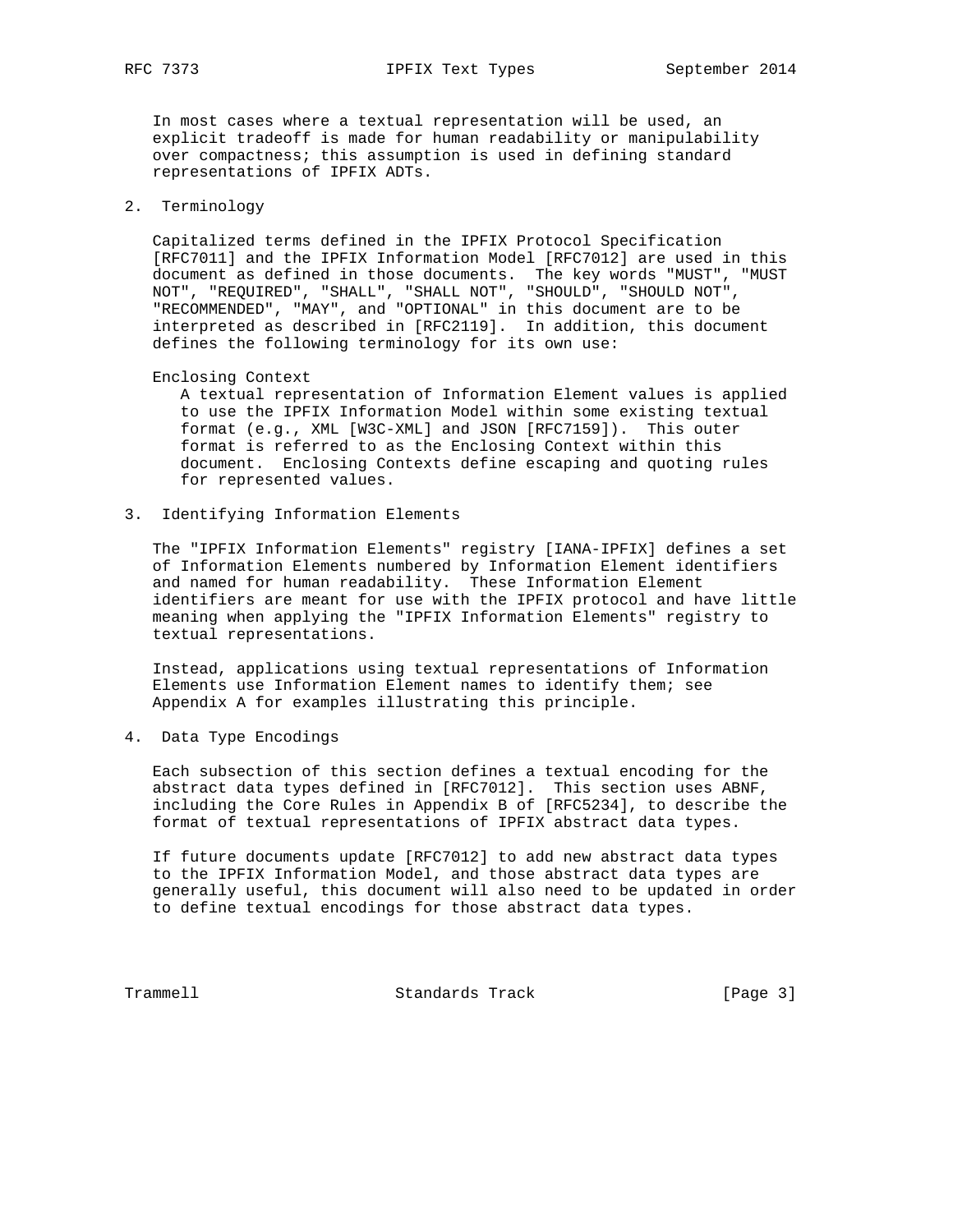## 4.1. octetArray

 If the Enclosing Context defines a representation for binary objects, that representation SHOULD be used.

 Otherwise, since the goal of textual representation of Information Elements is human readability over compactness, the values of Information Elements of the octetArray data type are represented as a string of pairs of hexadecimal digits, one pair per byte, in the order the bytes would appear on the wire were the octetArray encoded directly in IPFIX per [RFC7011]. Whitespace may occur between any pair of digits to assist in human readability of the string but is not necessary. In ABNF:

hex-octet = 2HEXDIG

octetarray = hex-octet \*([WSP] hex-octet)

4.2. unsigned8, unsigned16, unsigned32, and unsigned64

 If the Enclosing Context defines a representation for unsigned integers, that representation SHOULD be used.

 In the special case where the unsigned Information Element has identifier semantics and refers to a set of codepoints either in an external registry, in a sub-registry, or directly in the description of the Information Element, then the name or short description for that codepoint as a string MAY be used to improve readability.

 Otherwise, the values of Information Elements of an unsigned integer type may be represented as either unprefixed base-10 (decimal) strings, base-16 (hexadecimal) strings prefixed by "0x", or base-2 (binary) strings prefixed by "0b". In ABNF:

unsigned = 1\*DIGIT / "0x" 1\*HEXDIG / "0b" 1\*BIT

 Leading zeroes are allowed in any representation and do not signify base-8 (octal) representation. Binary representation is intended for use with Information Elements with flag semantics, but it can be used in any case.

 The encoded value MUST be in range for the corresponding abstract data type or Information Element. Values that are out of range are interpreted as clipped to the implicit range for the Information Element as defined by the abstract data type or to the explicit range of the Information Element if defined. Minimum and maximum values for abstract data types are shown in Table 1 below.

Trammell Standards Track [Page 4]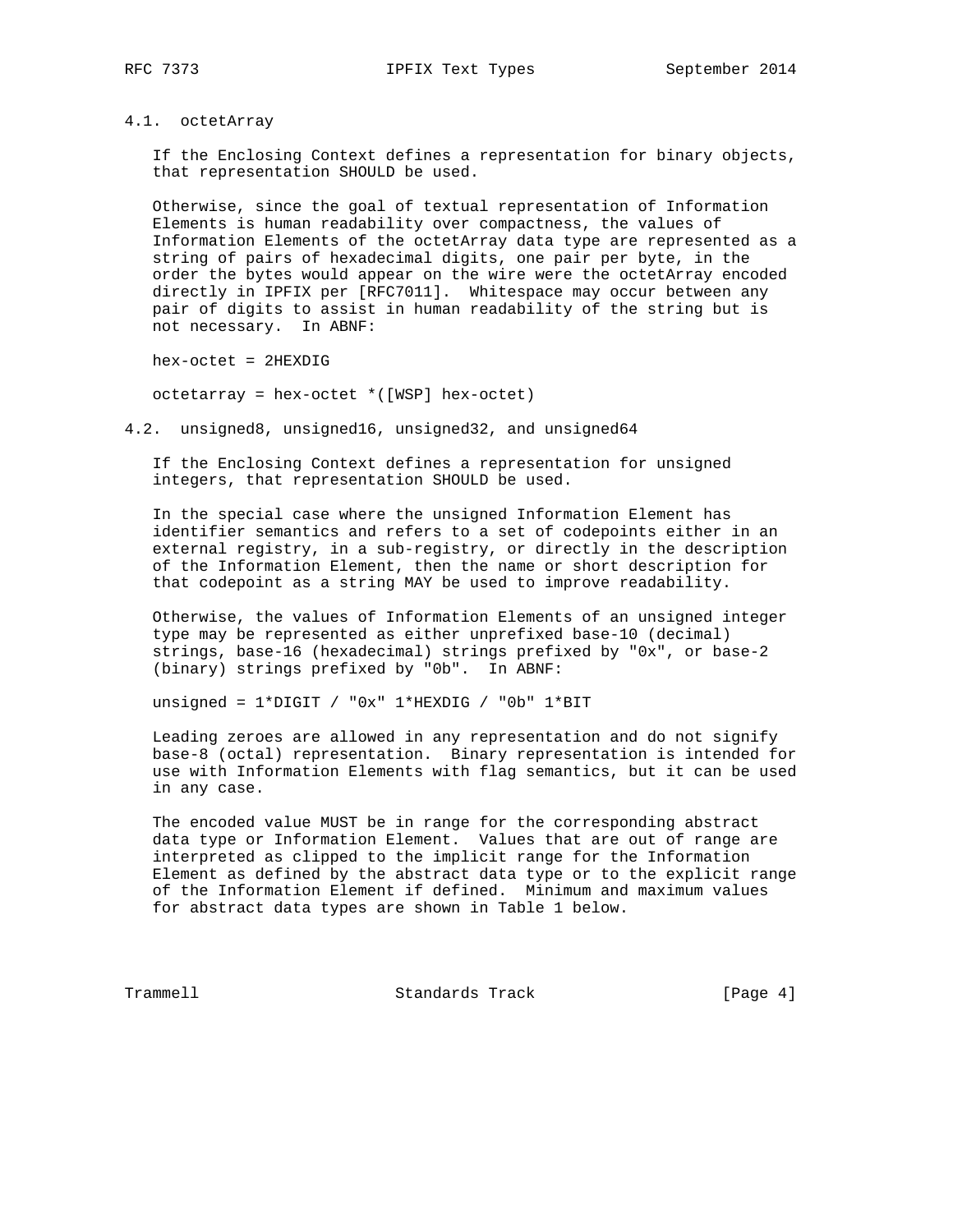| type                                                | minimum | maximum                                            |
|-----------------------------------------------------|---------|----------------------------------------------------|
| unsigned8<br>unsigned16<br>unsigned32<br>unsigned64 |         | 255<br>65535<br>4294967295<br>18446744073709551615 |

Table 1: Ranges for Unsigned Abstract Data Types (in Decimal)

4.3. signed8, signed16, signed32, and signed64

 If the Enclosing Context defines a representation for signed integers, that representation SHOULD be used.

 Otherwise, the values of Information Elements of signed integer types are represented as optionally prefixed base-10 (decimal) strings. In ABNF:

 $sign = " + " / " -"$ 

signed = [sign] 1\*DIGIT

 If the sign is omitted, it is assumed to be positive. Leading zeroes are allowed and do not signify base-8 (octal) encoding. The representation "-0" is explicitly allowed and is equal to zero.

 The encoded value MUST be in range for the corresponding abstract data type or Information Element. Values that are out of range are to be interpreted as clipped to the implicit range for the Information Element as defined by the abstract data type or to the explicit range of the Information Element if defined. Minimum and maximum values for abstract data types are shown in Table 2 below.

| type     | minimum              | maximum              |
|----------|----------------------|----------------------|
| signed8  | $-128$               | $+127$               |
| signed16 | $-32768$             | $+32767$             |
| signed32 | $-2147483648$        | +2147483647          |
| signed64 | -9223372036854775808 | +9223372036854775807 |

Table 2: Ranges for Signed Abstract Data Types (in Decimal)

Trammell **Standards Track** [Page 5]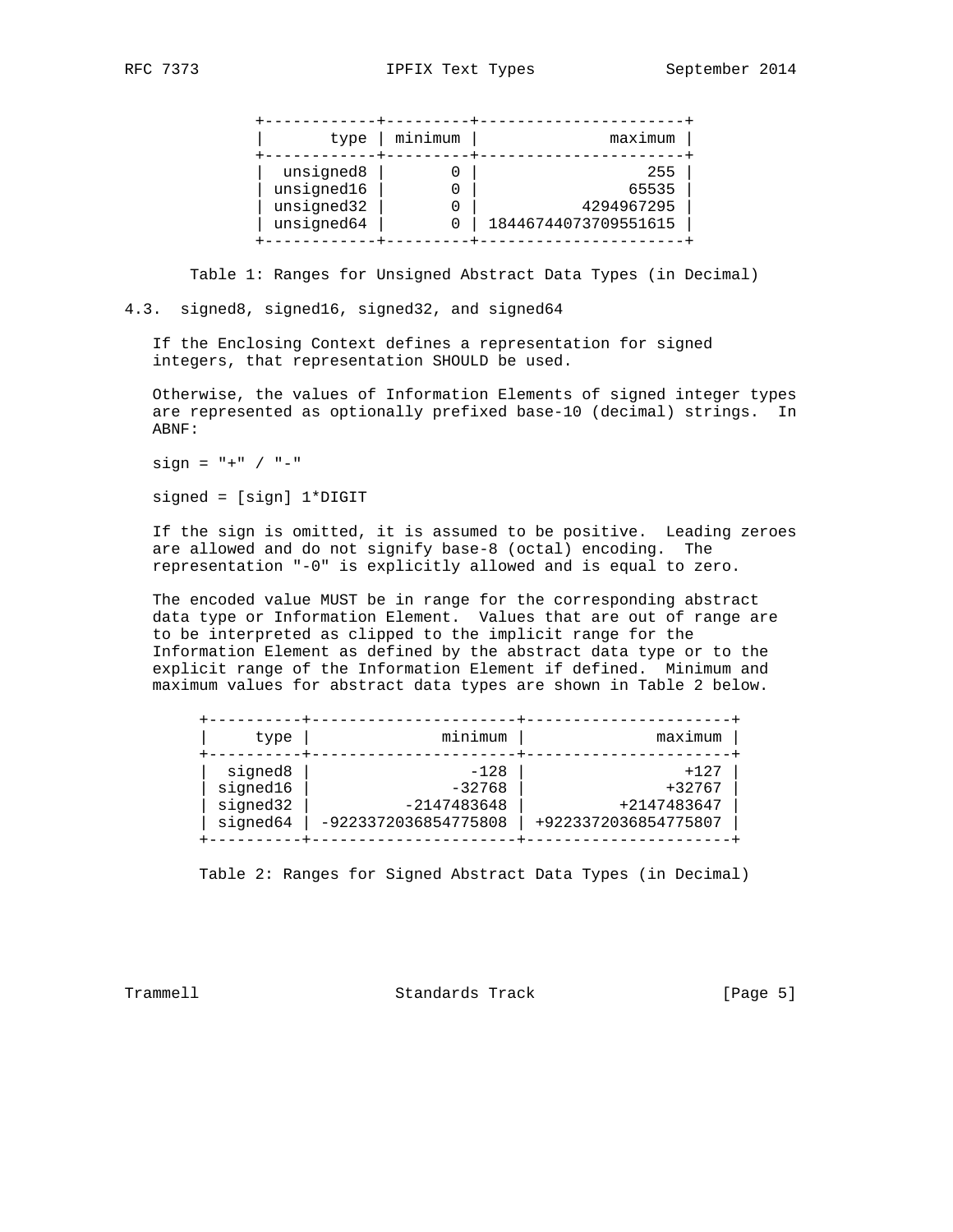# 4.4. float32 and float64

 If the Enclosing Context defines a representation for floating-point numbers, that representation SHOULD be used.

 Otherwise, the values of Information Elements of float32 or float64 types are represented as optionally sign-prefixed, optionally base-10 exponent-suffixed, floating-point decimal numbers, as in [IEEE.754.2008]. The special strings "NaN", "+inf", and "-inf" represent "not a number", "positive infinity", and "negative infinity", respectively.

In ABNF:

 $sign = " +" / " -"$ 

exponent = "e" [sign] 1\*3DIGIT

right-decimal = "." 1\*DIGIT

mantissa = 1\*DIGIT [right-decimal]

num = [sign] mantissa [exponent]

 $n_{\text{min}}f = "NaN" / (sign "inf")$ 

float = num / naninf

The expressed value is ( mantissa  $*$  10  $*$  exponent ). If the sign is omitted, it is assumed to be positive. If the exponent is omitted, it is assumed to be zero. Leading zeroes may appear in the mantissa and/or the exponent. Values MUST be within range for single- or double-precision numbers as defined in [IEEE.754.2008]; finite values outside the appropriate range are to be interpreted as clamped to be within the range. Note that no more than three digits are required or allowed for exponents in this encoding due to these ranges.

 Note that since this representation is meant for human readability, writers MAY sacrifice precision to use a more human-readable representation of a given value, at the expense of the ability to recover the exact bit pattern at the reader. Therefore, decoders MUST NOT assume that the represented values are exactly comparable for equality.

Trammell **Standards Track** [Page 6]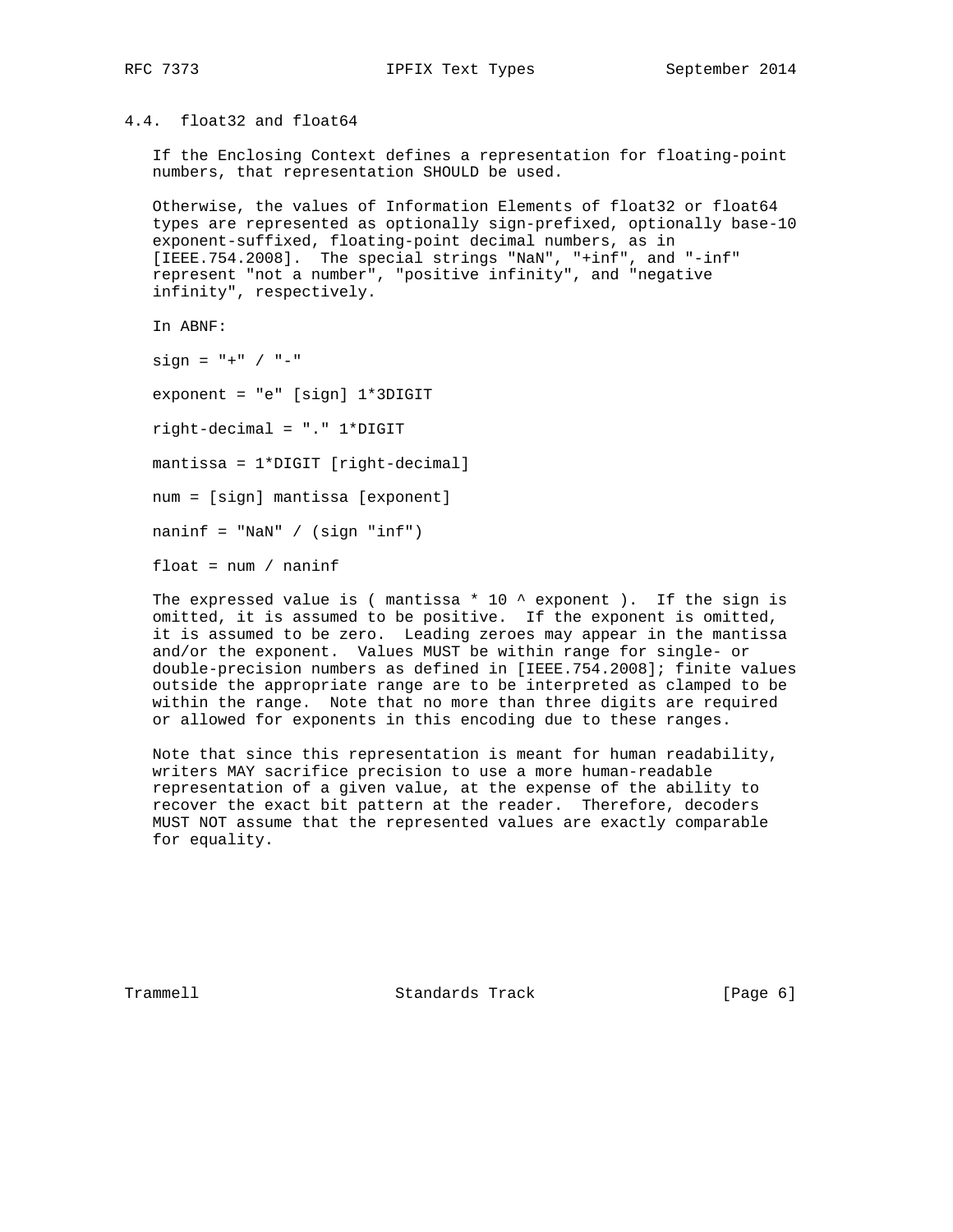# 4.5. boolean

 If the Enclosing Context defines a representation for boolean values, that representation SHOULD be used.

 Otherwise, a true boolean value is represented by the literal string "true" and a false boolean value by the literal string "false". In ABNF:

boolean-true = "true"

boolean-false = "false"

boolean = boolean-true / boolean-false

4.6. macAddress

 Media Access Control (MAC) addresses are represented as IEEE 802 MAC-48 addresses, hexadecimal bytes with the most significant byte first, separated by colons. In ABNF:

hex-octet = 2HEXDIG

 $macaddress = hex-octet 5('":' hex-octet )$ 

## 4.7. string

 As Information Elements of the string type are simply Unicode strings (encoded as UTF-8 when appearing in Data Sets in IPFIX Messages [RFC7011]), they are represented directly, using the Unicode encoding rules and quoting and escaping rules of the Enclosing Context.

 If the Enclosing Context cannot natively represent Unicode characters, the escaping facility provided by the Enclosing Context MUST be used for nonrepresentable characters. Additionally, strings containing characters reserved in the Enclosing Context (e.g., control characters, markup characters, and quotes) MUST be escaped or quoted according to the rules of the Enclosing Context.

 It is presumed that the Enclosing Context has sufficient restrictions on the use of Unicode to prevent the unsafe use of nonprinting and control characters. As there is no accepted solution for the processing and safe display of mixed-direction strings, mixed direction strings should be avoided using this encoding. Note also that since this document presents no additional requirements for the normalization of Unicode strings, care must be taken when comparing strings using this encoding; direct byte-pattern comparisons are not sufficient for determining whether two strings are equivalent. See

Trammell **Standards Track** [Page 7]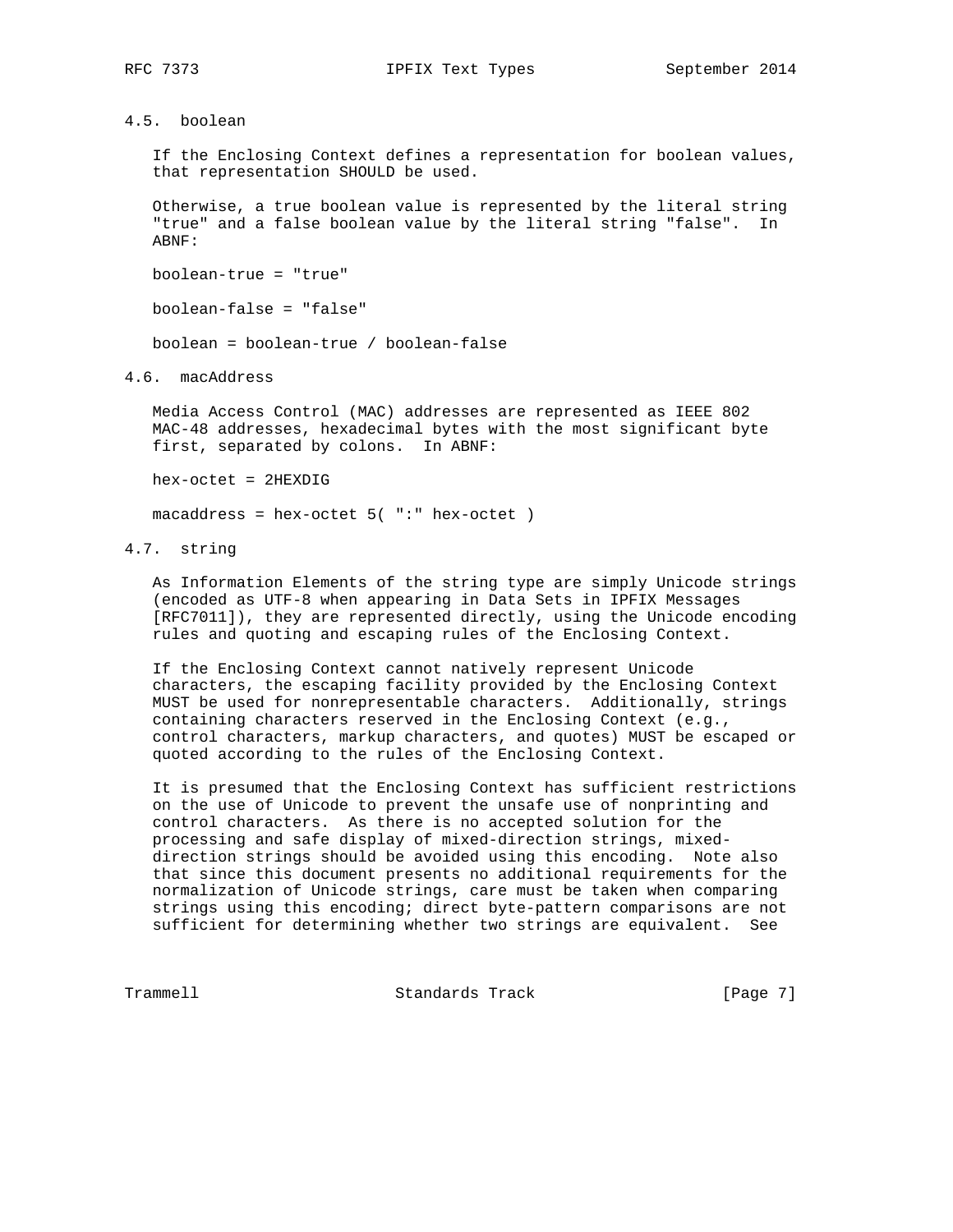[RFC6885] and [PRECIS] for more on possible unexpected results and related risks in comparing Unicode strings.

4.8. The dateTime ADTs

 Timestamp abstract data types are represented generally as in [RFC3339], with two important differences. First, all IPFIX timestamps are expressed in terms of UTC, so textual representations of these Information Elements are explicitly in UTC as well. Time zone offsets are, therefore, not required or supported. Second, there are four timestamp abstract data types, separated by the precision that they can express. Fractional seconds are omitted in dateTimeSeconds, expressed in milliseconds in dateTimeMilliseconds, and so on.

In ABNF, taken from [RFC3339] and modified as follows:

| date-fullyear   | $=$ 4DIGTT                                                      |
|-----------------|-----------------------------------------------------------------|
| date-month      | $= 2$ DIGIT ; 01-12                                             |
| date-mday       | $= 2$ DIGIT ; 01-28, 01-29, 01-30, 01-31                        |
| time-hour       | $= 2DIGIT$ ; 00-23                                              |
| time-minute     | $= 2DIGIT$ ; 00-59                                              |
| time-second     | $= 2$ DIGIT ; 00-58, 00-59, 00-60                               |
| time-msec       | $= "." 3DIGIT$                                                  |
| time-usec       | $= "." 6$ DIGIT                                                 |
| time-nsec       | $= "." 9$ DIGIT                                                 |
| full-date       | = date-fullyear "-" date-month "-" date-mday                    |
| integer-time    | = time-hour ":" time-minute ":" time-second                     |
|                 |                                                                 |
| datetimeseconds | = full-date "T" integer-time                                    |
|                 | datetimemilliseconds = full-date "T" integer-time "." time-msec |

 datetimemicroseconds = full-date "T" integer-time "." time-usec datetimenanoseconds = full-date "T" integer-time "." time-nsec

## 4.9. ipv4Address

 IP version 4 addresses are represented in dotted-quad format, most significant byte first, as it would be in a Uniform Resource Identifier [RFC3986]; the ABNF for an IPv4 address is taken from [RFC3986] and reproduced below:

| dec-octet | = DIGIT                                                  | $7.0 - 9$     |
|-----------|----------------------------------------------------------|---------------|
|           | / $8x31-39$ DIGIT                                        | $: 10 - 99$   |
|           | $/$ "1" 2DIGIT                                           | $: 100 - 199$ |
|           | $/$ "2" $\frac{2}{3} \times 30 - 34$ DIGIT               | $200 - 249$   |
|           | $/$ "25" $\frac{25}{10}$ $\frac{25}{10}$ $\frac{25}{10}$ | $250 - 255$   |
|           |                                                          |               |

ipv4address = dec-octet 3( "." dec-octet )

Trammell **Standards Track** [Page 8]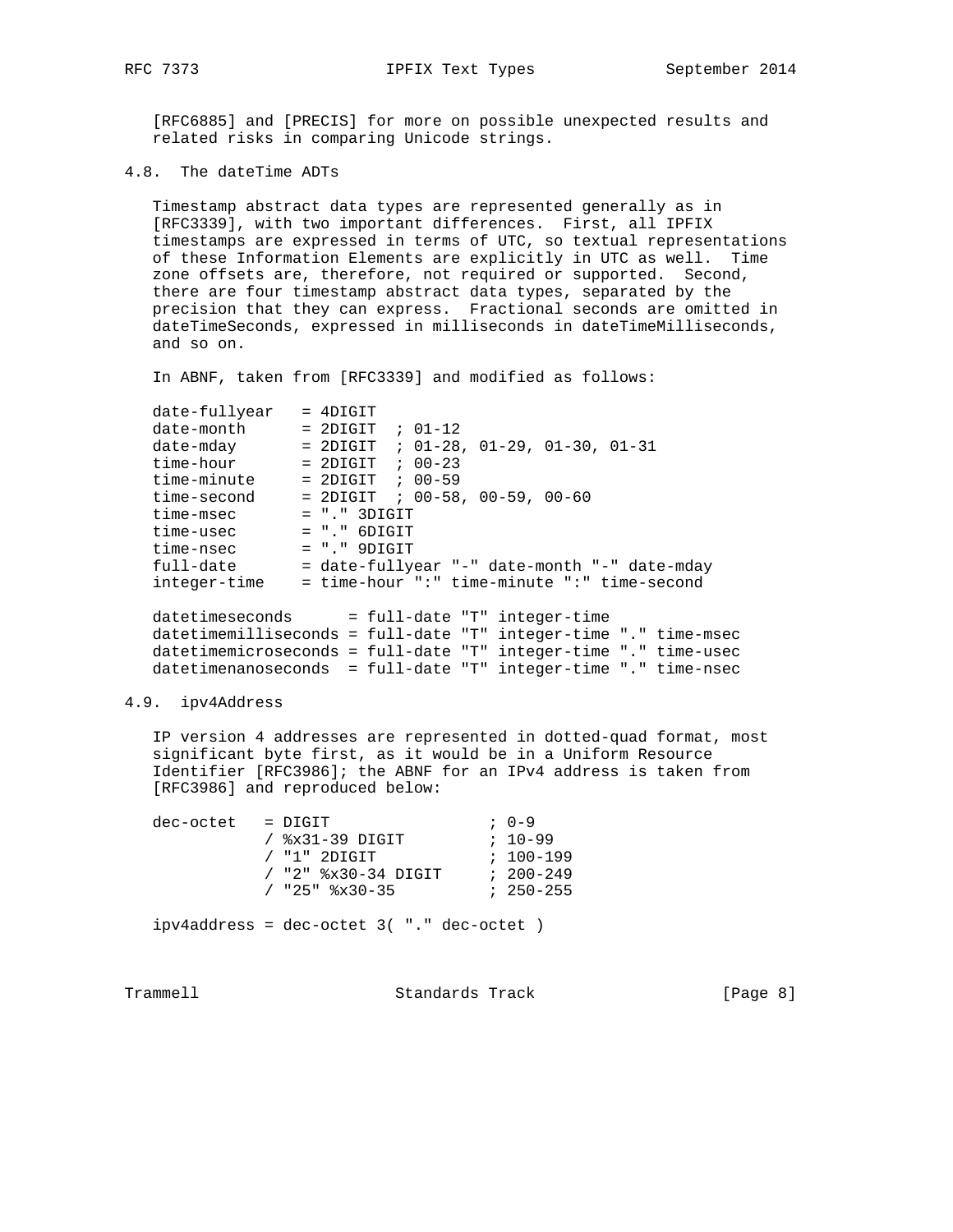# 4.10. ipv6Address

 IP version 6 addresses are represented as in Section 2.2 of [RFC4291], as updated by Section 4 of [RFC5952]. The ABNF for an IPv6 address is taken from [RFC3986] and reproduced below, using the ipv4address production from the previous section:

| 1s32          |  | $=$ ( h16 ":" h16 ) / ipv4address      |  |  |  |                         |  |                                                    |  |  |  |  |                                                 |
|---------------|--|----------------------------------------|--|--|--|-------------------------|--|----------------------------------------------------|--|--|--|--|-------------------------------------------------|
|               |  | ; least significant 32 bits of address |  |  |  |                         |  |                                                    |  |  |  |  |                                                 |
| h16           |  | $= 1*4HEXDIG$                          |  |  |  |                         |  |                                                    |  |  |  |  |                                                 |
|               |  |                                        |  |  |  |                         |  |                                                    |  |  |  |  | ; 16 bits of address represented in hexadecimal |
|               |  |                                        |  |  |  |                         |  | ; zeroes to be suppressed as in RFC 5952           |  |  |  |  |                                                 |
| ipv6address = |  |                                        |  |  |  |                         |  |                                                    |  |  |  |  | $6() h16$ ":" ) $ls32$                          |
|               |  |                                        |  |  |  |                         |  | "::" $5( h16 "::") ls32$                           |  |  |  |  |                                                 |
|               |  |                                        |  |  |  |                         |  |                                                    |  |  |  |  |                                                 |
|               |  |                                        |  |  |  |                         |  | h16 ] "::" 4( h16 ":" ) ls32                       |  |  |  |  |                                                 |
|               |  |                                        |  |  |  |                         |  | h16 ":" h16 ] "::" $3($ h16 ":" $)$ 1s32           |  |  |  |  |                                                 |
|               |  |                                        |  |  |  |                         |  | / [ $*2( h16 :: " ) h16 ] :: " 2( h16 :: " ) ls32$ |  |  |  |  |                                                 |
|               |  |                                        |  |  |  |                         |  | / $\lceil$ *3( h16 ":" ) h16 ] "::" h16 ":" ls32   |  |  |  |  |                                                 |
|               |  |                                        |  |  |  |                         |  | / $\lceil$ *4( h16 ":" ) h16 ] "::"                |  |  |  |  | 1s32                                            |
|               |  |                                        |  |  |  |                         |  | $*5() h16 "::") h16 ] "::"$                        |  |  |  |  | h16                                             |
|               |  |                                        |  |  |  | / [ *6( h16 ":" ) h16 ] |  | $\blacksquare$ , , , , , , ,                       |  |  |  |  |                                                 |

4.11. basicList, subTemplateList, and subTemplateMultiList

 These abstract data types, defined for IPFIX Structured Data [RFC6313], do not represent actual data types; they are instead designed to provide a mechanism by which complex structure can be represented in IPFIX below the template level. It is assumed that protocols using textual Information Element representation will provide their own structure. Therefore, Information Elements of these data types MUST NOT be used in textual representations.

5. Security Considerations

The security considerations for the IPFIX protocol [RFC7011] apply.

 Implementations of decoders of Information Element values using these representations must take care to correctly handle invalid input, but the encodings presented here are not special in that respect.

 The encoding specified in this document, and representations that may be built upon it, are specifically not intended for the storage of data. However, since storage of data in the format in which it is exchanged is a very common practice, and the ubiquity of tools for indexing and searching text significantly increases the ease of searching and the risk of privacy-sensitive data being accidentally indexed or searched, the privacy considerations in Section 11.8 of

Trammell Standards Track [Page 9]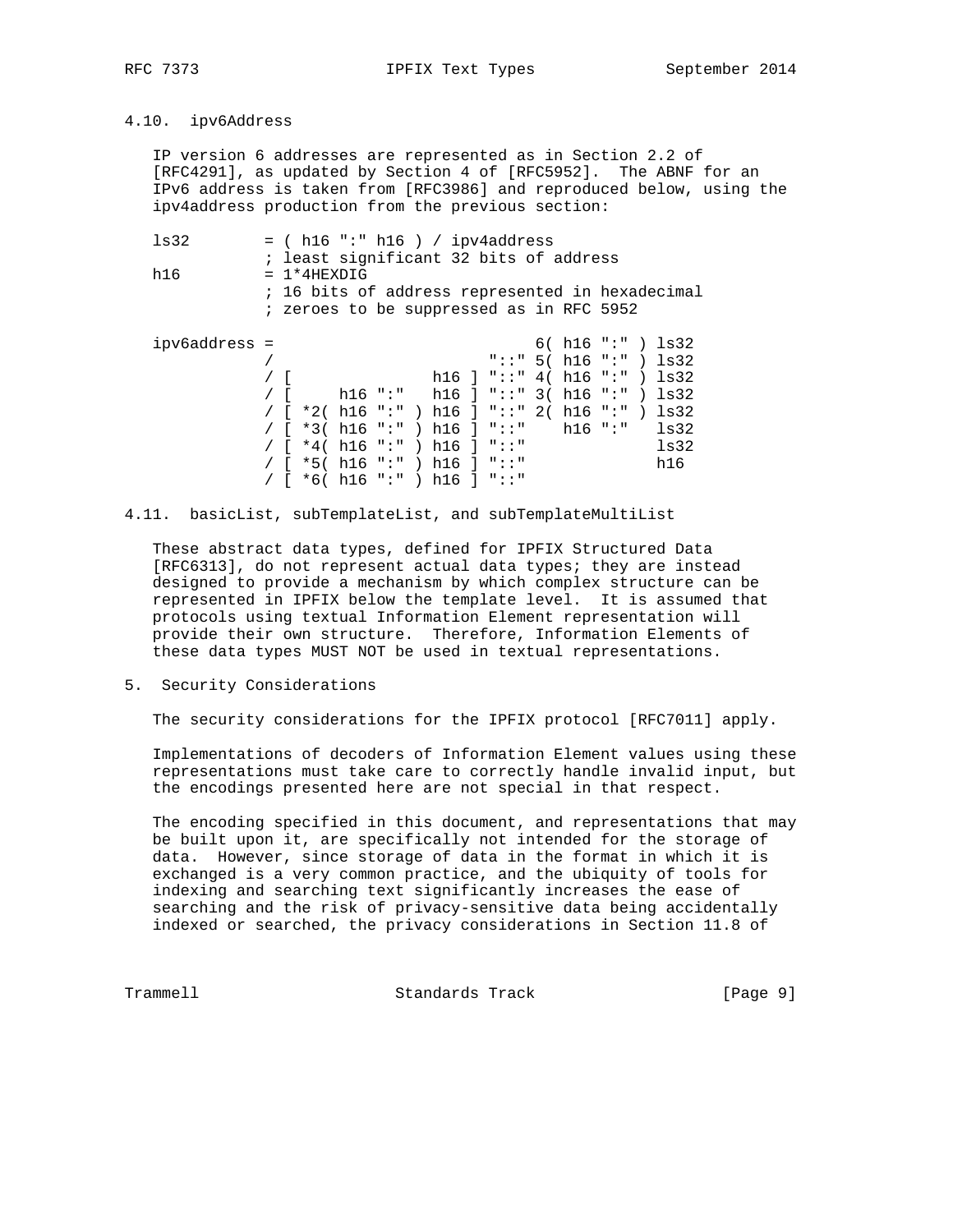[RFC7011] are especially important to observe when storing data using the encoding specified in this document that was derived from the measurement of network traffic.

 When using representations based on this encoding to transmit or store network traffic data, consider omitting especially privacy sensitive values by not representing the columns or keys containing those values, as in black-marker anonymization as discussed in Section 4 of [RFC6235]. Other anonymization techniques described in [RFC6235] may also be useful in these situations.

 The encodings for all abstract data types other than 'string' are defined in such a way as to be representable in the US-ASCII character set and, therefore, should be unproblematic for all Enclosing Contexts. However, the 'string' abstract data type may be vulnerable to problems with ill-formed UTF-8 strings as discussed in Section 6.1.6 of [RFC7011]; see [UTF8-EXPLOIT] for background.

### 6. References

#### 6.1. Normative References

- [RFC2119] Bradner, S., "Key words for use in RFCs to Indicate Requirement Levels", BCP 14, RFC 2119, March 1997, <http://www.rfc-editor.org/info/rfc2119>.
- [RFC3339] Klyne, G., Ed. and C. Newman, "Date and Time on the Internet: Timestamps", RFC 3339, July 2002, <http://www.rfc-editor.org/info/rfc3986>.
- [RFC3986] Berners-Lee, T., Fielding, R., and L. Masinter, "Uniform Resource Identifier (URI): Generic Syntax", STD 66, RFC 3986, January 2005, <http://www.rfc-editor.org/info/rfc3986>.
- [RFC4291] Hinden, R. and S. Deering, "IP Version 6 Addressing Architecture", RFC 4291, February 2006, <http://www.rfc-editor.org/info/rfc4291>.
- [RFC5234] Crocker, D. and P. Overell, "Augmented BNF for Syntax Specifications: ABNF", STD 68, RFC 5234, January 2008, <http://www.rfc-editor.org/info/rfc5234>.
- [RFC5952] Kawamura, S. and M. Kawashima, "A Recommendation for IPv6 Address Text Representation", RFC 5952, August 2010, <http://www.rfc-editor.org/info/rfc5952>.

Trammell Standards Track [Page 10]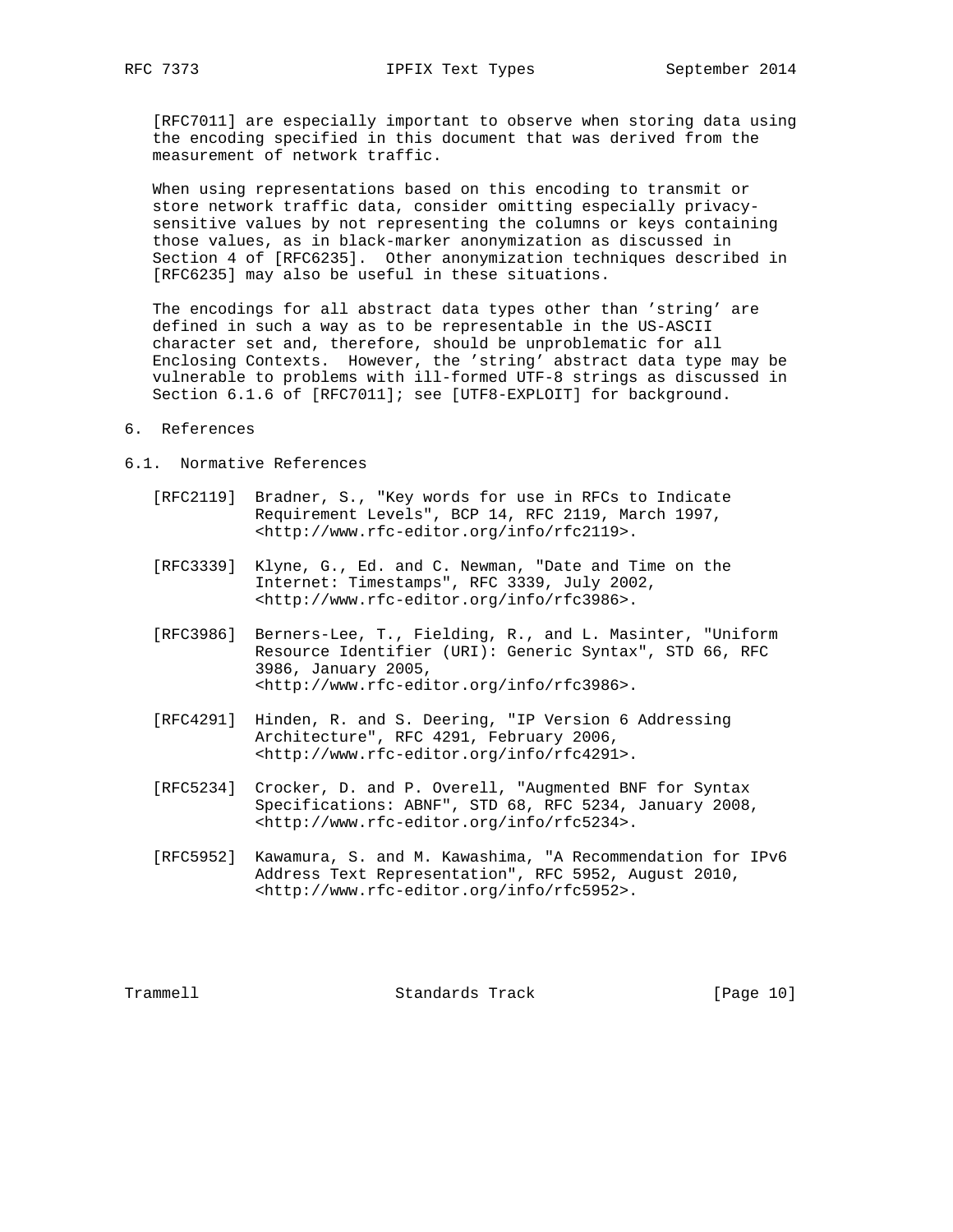- [RFC7011] Claise, B., Trammell, B., and P. Aitken, "Specification of the IP Flow Information Export (IPFIX) Protocol for the Exchange of Flow Information", STD 77, RFC 7011, September 2013, <http://www.rfc-editor.org/info/rfc7011>.
- 6.2. Informative References

[IANA-IPFIX]

 IANA, "IPFIX Information Elements", <http://www.iana.org/assignments/ipfix/>.

- [IEEE.754.2008] Institute of Electrical and Electronics Engineers, "IEEE Standard for Floating-Point Arithmetic", IEEE Standard 754, August 2008.
- [PRECIS] Saint-Andre, P. and M. Blanchet, "PRECIS Framework: Preparation and Comparison of Internationalized Strings in Application Protocols", Work in Progress, draft-ietf precis-framework-18, September 2014.
- [RFC6235] Boschi, E. and B. Trammell, "IP Flow Anonymization Support", RFC 6235, May 2011, <http://www.rfc-editor.org/info/rfc6235>.
- [RFC6313] Claise, B., Dhandapani, G., Aitken, P., and S. Yates, "Export of Structured Data in IP Flow Information Export (IPFIX)", RFC 6313, July 2011, <http://www.rfc-editor.org/info/rfc6313>.
- [RFC6885] Blanchet, M. and A. Sullivan, "Stringprep Revision and Problem Statement for the Preparation and Comparison of Internationalized Strings (PRECIS)", RFC 6885, March 2013, <http://www.rfc-editor.org/info/rfc6885>.
- [RFC7012] Claise, B. and B. Trammell, "Information Model for IP Flow Information Export (IPFIX)", RFC 7012, September 2013, <http://www.rfc-editor.org/info/rfc7012>.
- [RFC7013] Trammell, B. and B. Claise, "Guidelines for Authors and Reviewers of IP Flow Information Export (IPFIX) Information Elements", BCP 184, RFC 7013, September 2013, <http://www.rfc-editor.org/info/rfc7013>.
- [RFC7159] Bray, T., "The JavaScript Object Notation (JSON) Data Interchange Format", RFC 7159, March 2014, <http://www.rfc-editor.org/info/rfc7159>.

Trammell Standards Track [Page 11]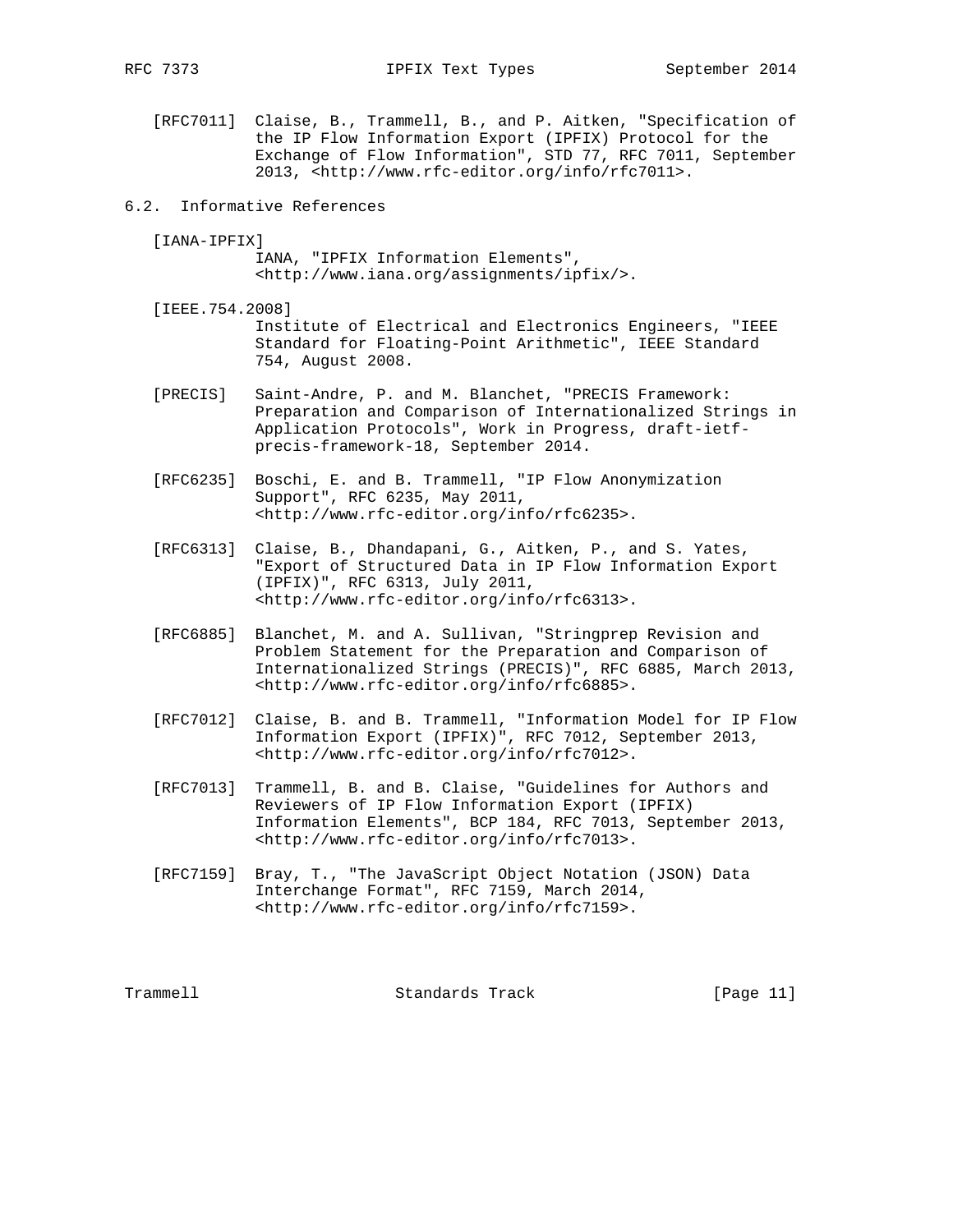[UTF8-EXPLOIT]

 Davis, M. and M. Suignard, "Unicode Technical Report #36: Unicode Security Considerations", The Unicode Consortium, November 2012.

 [W3C-XML] Bray, T., Paoli, J., Sperberg-McQueen, C., Maler, E., and F. Yergeau, "Extensible Markup Language (XML) 1.0 (Fifth Edition)", W3C Recommendation REC-xml, November 2008.

Trammell Standards Track [Page 12]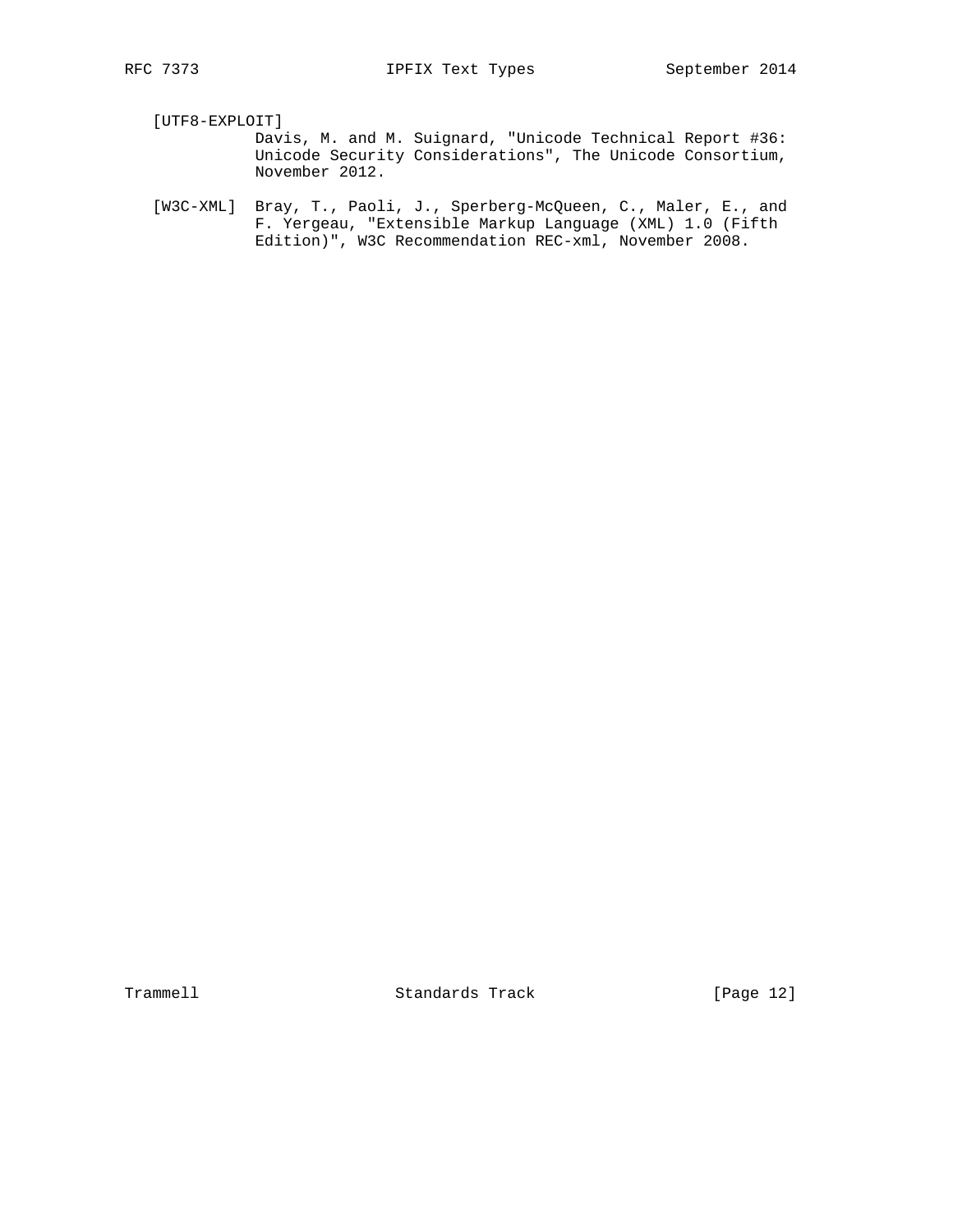Appendix A. Example

 In this section, we examine an IPFIX Template and a Data Record defined by that Template and show how that Data Record would be represented in JSON according to the specification in this document. Note that this is specifically NOT a recommendation for a particular representation but merely an illustration of the encodings in this document; the quoting and formatting in the example are JSON specific.

 Figure 1 shows a Template in Information Element Specifier (IESpec) format as defined in Section 10.1 of [RFC7013]; a corresponding JSON object representing a record defined by this template in the text format specified in this document is shown in Figure 2.

```
 flowStartMilliseconds(152)<dateTimeMilliseconds>[8]
flowEndMilliseconds(153)<dateTimeMilliseconds>[8]
octetDeltaCount(1)<unsigned64>[4]
packetDeltaCount(2)<unsigned64>[4]
sourceIPv6Address(27)<ipv6Address>[16]{key}
destinationIPv6Address(28)<ipv6Address>[16]{key}
sourceTransportPort(7)<unsigned16>[2]{key}
destinationTransportPort(11)<unsigned16>[2]{key}
protocolIdentifier(4)<unsigned8>[1]{key}
tcpControlBits(6)<unsigned16>[2]
flowEndReason(136)<unsigned8>[1]
```

```
 Figure 1: Sample Flow Template in IESpec Format
```

```
\{ "flowStartMilliseconds": "2012-11-05T18:31:01.135",
              "flowEndMilliseconds": "2012-11-05T18:31:02.880",
              "octetDeltaCount": 195383,
              "packetDeltaCount": 88,
              "sourceIPv6Address": "2001:db8:c:1337::2",
              "destinationIPv6Address": "2001:db8:c:1337::3",
              "sourceTransportPort": 80,
              "destinationTransportPort": 32991,
              "protocolIdentifier": "tcp",
              "tcpControlBits": 19,
          "flowEndReason": 3
}
```

```
 Figure 2: JSON Object Containing Sample Flow
```
Trammell Standards Track [Page 13]